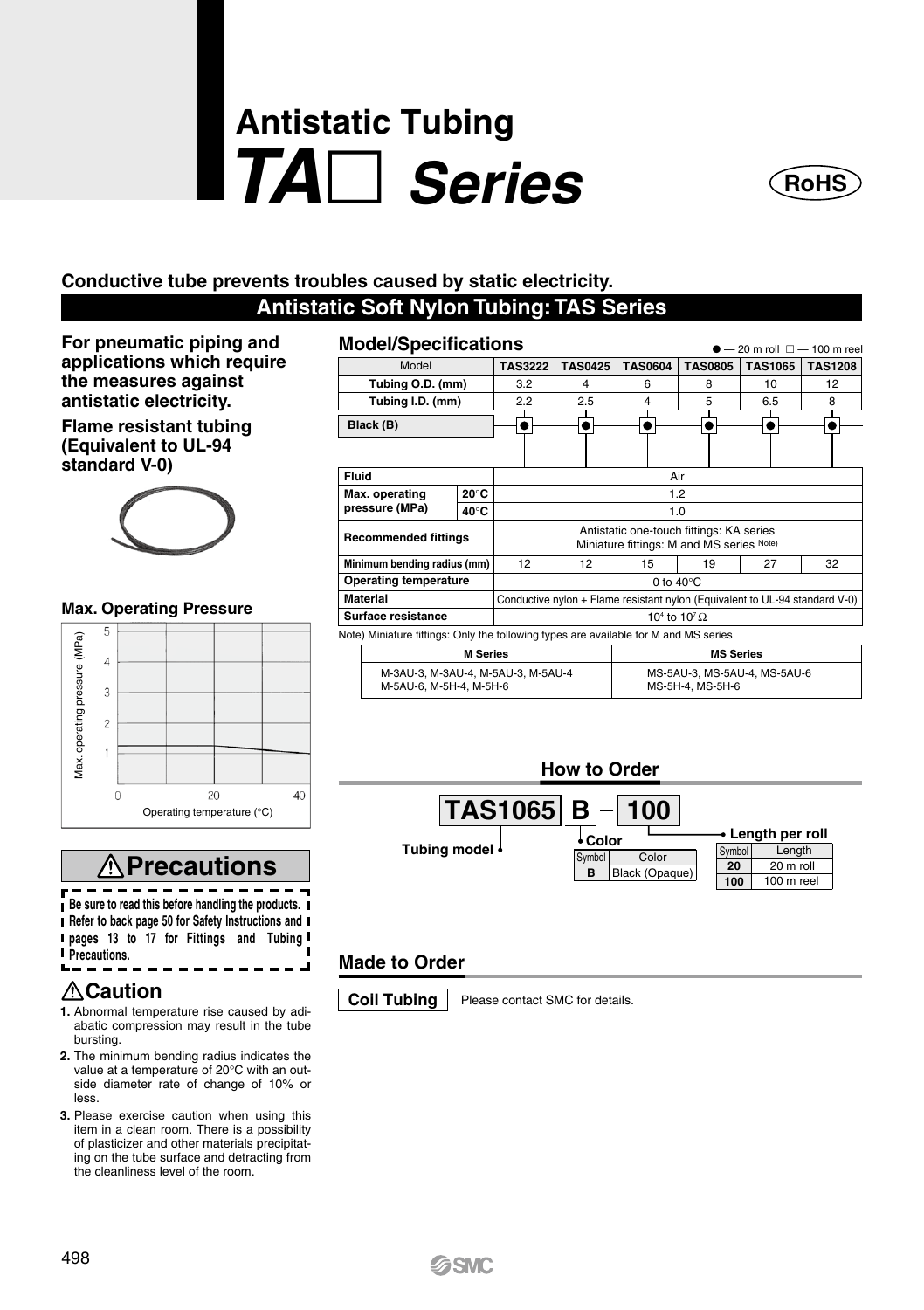**KQ2 KQB2 KS KX**

## **Antistatic Polyurethane Tubing: TAU Series**

**For pneumatic piping and Model applications which require the measures against antistatic electricity. Flexible tubing**



#### **Max. Operating Pressure**



## **Precautions**

== -------r **Be sure to read this before handling the products. Refer to back page 50 for Safety Instructions and pages 13 to 17 for Fittings and Tubing Precautions.**

#### **Caution**

- **1.** Abnormal temperature rise caused by adiabatic compression may result in the tube bursting.
- **2.** The value of the minimum bending radius is measured at the temperature of 20°C as shown below.



Bend the tube into U-form at a temperature of 20°C. Fix one end and close loop gradually. Measure 2R when the tube breaks or is crushed.

**3.** Because ester polyurethane is adopted, water cannot be used due to the occur-

| <b>Model/Specifications</b>                                                          |                                  |                     |                                                                                    |                                                  |             |                                             |     |                |    |                         |      | $-20$ m roll $\Box - 100$ m reel | ΚM         |
|--------------------------------------------------------------------------------------|----------------------------------|---------------------|------------------------------------------------------------------------------------|--------------------------------------------------|-------------|---------------------------------------------|-----|----------------|----|-------------------------|------|----------------------------------|------------|
| Model                                                                                | <b>TAU3220</b><br><b>TAU0425</b> |                     | <b>TAU0604</b>                                                                     | <b>TAU0805</b>                                   |             | TAU1065                                     |     | <b>TAU1208</b> |    |                         |      |                                  |            |
| Tubing O.D. (mm)                                                                     |                                  | 3.2<br>4            |                                                                                    | 6                                                | 8           |                                             | 10  |                |    | 12                      | KF   |                                  |            |
| Tubing I.D. (mm)                                                                     | 2<br>2.5<br>I                    |                     |                                                                                    | 4<br>Ι                                           | 5<br>L      |                                             | 6.5 |                |    | 8<br>I                  |      |                                  |            |
| Black (B)                                                                            |                                  | $\bullet$           |                                                                                    |                                                  | $\bullet$   | $\bullet$                                   |     |                |    | $\bullet $              |      | $\bullet$                        | M          |
|                                                                                      |                                  |                     |                                                                                    |                                                  |             |                                             |     |                |    |                         |      |                                  | H/DL       |
| Fluid                                                                                |                                  | Air                 |                                                                                    |                                                  |             |                                             |     |                |    |                         | L/LL |                                  |            |
| Max. operating                                                                       | 20°C                             |                     |                                                                                    |                                                  |             | 0.9                                         |     |                |    |                         |      |                                  | KC         |
| pressure (MPa)                                                                       | 40°C                             | 0.7                 |                                                                                    |                                                  |             |                                             |     |                |    |                         |      |                                  |            |
| <b>Recommended fittings</b>                                                          |                                  |                     | Antistatic one-touch fittings: KA series Miniature fittings: M and MS series Note) |                                                  |             |                                             |     |                |    |                         |      |                                  | KΚ         |
| Minimum bending radius (mm)                                                          |                                  | 10                  |                                                                                    |                                                  | 10          | 15<br>0 to $40^{\circ}$ C                   |     | 20             | 27 |                         |      | 35                               |            |
| <b>Operating temperature</b><br><b>Material</b>                                      |                                  |                     |                                                                                    |                                                  |             | Antistatic polyurethane                     |     |                |    |                         |      |                                  | KK130      |
| Surface resistance                                                                   |                                  |                     |                                                                                    |                                                  |             | 10 <sup>4</sup> to 10 <sup>7</sup> $\Omega$ |     |                |    |                         |      |                                  | DM         |
| Note) Miniature fittings: Only the following types are available for M and MS series |                                  |                     |                                                                                    |                                                  |             |                                             |     |                |    |                         |      |                                  |            |
|                                                                                      | <b>M</b> Series                  |                     | <b>MS Series</b>                                                                   |                                                  |             |                                             |     |                |    |                         |      | KDM                              |            |
| M-3AU-3, M-3AU-4, M-5AU-3, M-5AU-4<br>M-5AU-6, M-5H-4, M-5H-6                        |                                  |                     |                                                                                    | MS-5AU-3, MS-5AU-4, MS-5AU-6<br>MS-5H-4, MS-5H-6 |             |                                             |     |                |    |                         |      |                                  | KB         |
|                                                                                      |                                  | <b>How to Order</b> |                                                                                    |                                                  |             |                                             |     |                | ΚR |                         |      |                                  |            |
|                                                                                      |                                  | <b>TAU1065 B</b>    |                                                                                    |                                                  |             | 100                                         |     |                |    |                         |      |                                  | KА         |
|                                                                                      |                                  |                     |                                                                                    |                                                  |             | • Length per roll                           |     |                |    |                         |      |                                  |            |
| <b>Tubing model</b>                                                                  |                                  |                     |                                                                                    |                                                  | • Color     |                                             |     | Symbol         |    | Length                  |      |                                  | KOG2       |
|                                                                                      |                                  |                     |                                                                                    |                                                  | Symbol<br>в | Color<br>Black(Opaque)                      |     | 20<br>100      |    | 20 m roll<br>100 m reel |      |                                  | KG         |
|                                                                                      |                                  |                     |                                                                                    |                                                  |             |                                             |     |                |    |                         |      |                                  | KFG2       |
|                                                                                      |                                  |                     |                                                                                    |                                                  |             |                                             |     |                |    |                         |      |                                  | MS         |
|                                                                                      |                                  |                     |                                                                                    |                                                  |             |                                             |     |                |    |                         |      |                                  | KKA        |
|                                                                                      |                                  |                     |                                                                                    |                                                  |             |                                             |     |                |    |                         |      |                                  | КP         |
|                                                                                      |                                  |                     |                                                                                    |                                                  |             |                                             |     |                |    |                         |      |                                  | LQ         |
|                                                                                      |                                  |                     |                                                                                    |                                                  |             |                                             |     |                |    |                         |      |                                  | MQR        |
|                                                                                      |                                  |                     |                                                                                    |                                                  |             |                                             |     |                |    |                         |      |                                  | T          |
|                                                                                      |                                  |                     |                                                                                    |                                                  |             |                                             |     |                |    |                         |      |                                  | <b>IDK</b> |